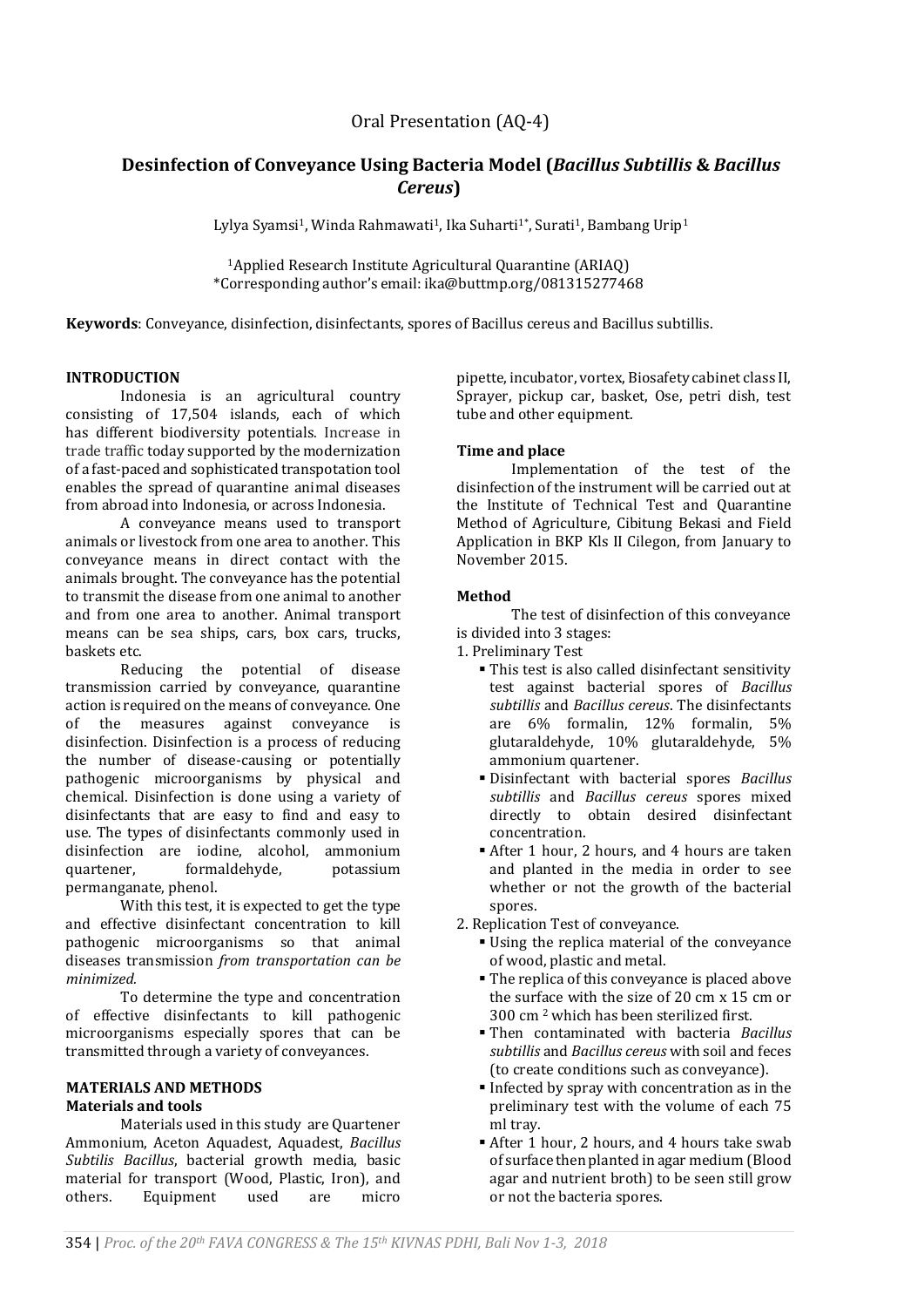- The colonies in Nutrient broth (NB) after incubation is replanted in Blood agar in order to see if any bacteria are just injure (Faint), so after the nutrients can grow back.
- 3. Field Test
	- For field test, the transportation of wood and metal is used by pickup car, while plastic material is used animal basket.
	- The treatments were similar to replica tests, but without sterilization against the conveyance, nor the soil and feces.

#### **RESULTS AND DISCUSSION**

There are three stages of the test conducted the preliminary test, replica test of the means of conveyance, field test.

### **a. Introduction Test**

In the Introduction test of several types and concentrations of disinfectant in the experiment, an effective disinfectant that can kill bacterial spores of *Bacillus cereus* and *Bacillus subtillis* is Formalin 6% and Glutaraldehid 5%. Further disinfectant with this concentration is used on the replica of a carrier made of metal, wood and plastic.

### **b. Replication test of conveyance**

- The conveyance is made of metal In a replica test of a metal means of transport, Formalin 6% concentration has been able to kill bacterial spores of *Bacillus subtillis* and *Bacillus cereus*, while 5% gluraldehyde has not been able to kill both bacterial spores so that concentration is increased and an effective 10% glutraldehyde concentration is obtained. The existence of an effective concentration difference in glutraldehyde may be due to a reaction between disinfectants and metals or the occurrence of concentration dilution by the medium present above the metallic such as soil.
- The conveyance is made of wood
- For Wood-based transport vehicles with 6% formalin concentration and 5% glutraldehyde there is still growth of bacterial spores of *Bacillus cereus* and *Bacillus subtillis.* There is no new growth is absent in disinfection with Formalin disinfectant 8% and Glutraldehyde 10%. This is due to the material wood that has the ability to absorb the liquid so that in need of higher concentration to disinfect it.
- The conveyance is made of plastic The replica of a conveying device of concentrated plastic that can kill bacterial spores is 6% formalin and 10% glutraldehyde, of the effective concentration and type of disinfectant killing bacterial spores *Bacillus cereus* and *Bacillus subtillis are* used for field tests.

### **c. Field Test**

After we have an effective concentrate disinfectant that kill bacterial spores of *Bacillus cereus* and *Bacillus subtillis* with replica test on conveyance, field test was conducted. From field test conducted in get data as follows

Conveyance made of metal

From the statistical test, disinfection with 6% formalin and 10% glutaraldehyde had a marked effect on the destruction of bacterial spores of *Bacillus subtillis* and *Bacillus cereus*, but the duration of exposure time did not have a noticeable effect

Table1. Total Bacterial spores of *Bacillus cereus* and *Bacillus subtillis* on metals conveyances after disinfected

| ,,,,,,,,,,, |       |                                |   |  |  |
|-------------|-------|--------------------------------|---|--|--|
| Desinfectan | Time  | Bakteri (cfu/cm <sup>2</sup> ) |   |  |  |
|             | (iam) |                                |   |  |  |
|             |       |                                |   |  |  |
| Glutaraldeh | 0     | 448.3                          | А |  |  |
| id 10%      | 1     | 2.7                            | C |  |  |
|             | 2     | 0.3                            | C |  |  |
|             | 4     | 0.0                            | C |  |  |
|             |       |                                |   |  |  |
| Formalin    | 0     | 316.7                          | В |  |  |
| 6%          | 1     | 0.3                            | C |  |  |
|             | 2     | 0.0                            | C |  |  |
|             |       | 0.0                            | C |  |  |

#### The Conveyance made of Wood

Disinfection with Formalin 8% and 10% Glutraldehyde on wood have a marked effect on the growth of bacterial spores but the duration of the exposure time does not have a noticeable effect. When compared between 8% formalin and 10% glutaraldehyde the ability to kill better bacterial spores is 8% formalin.

Table 2. Data of Spore *Bacillus subtillic* and *Bacillus cereus Bacillus* on Wooden conveyances after disinfection

| CONVEVANCES AREI UISHIIECUUN |       |       |                                 |  |  |
|------------------------------|-------|-------|---------------------------------|--|--|
| Desinfectan                  | Time  |       | Bacteria (cfu/cm <sup>2</sup> ) |  |  |
|                              | (jam) |       |                                 |  |  |
| Glutaraldehid 10%            |       | 454.7 | A                               |  |  |
|                              |       | 1.3   |                                 |  |  |
|                              | 2     | 0.3   |                                 |  |  |
|                              |       | 0.0   |                                 |  |  |
| Formalin 8%                  |       | 281.3 | B                               |  |  |
|                              |       | 0.3   |                                 |  |  |
|                              | 2     | 0.0   |                                 |  |  |
|                              |       | 0.0   |                                 |  |  |

• The conveyances from Plastic